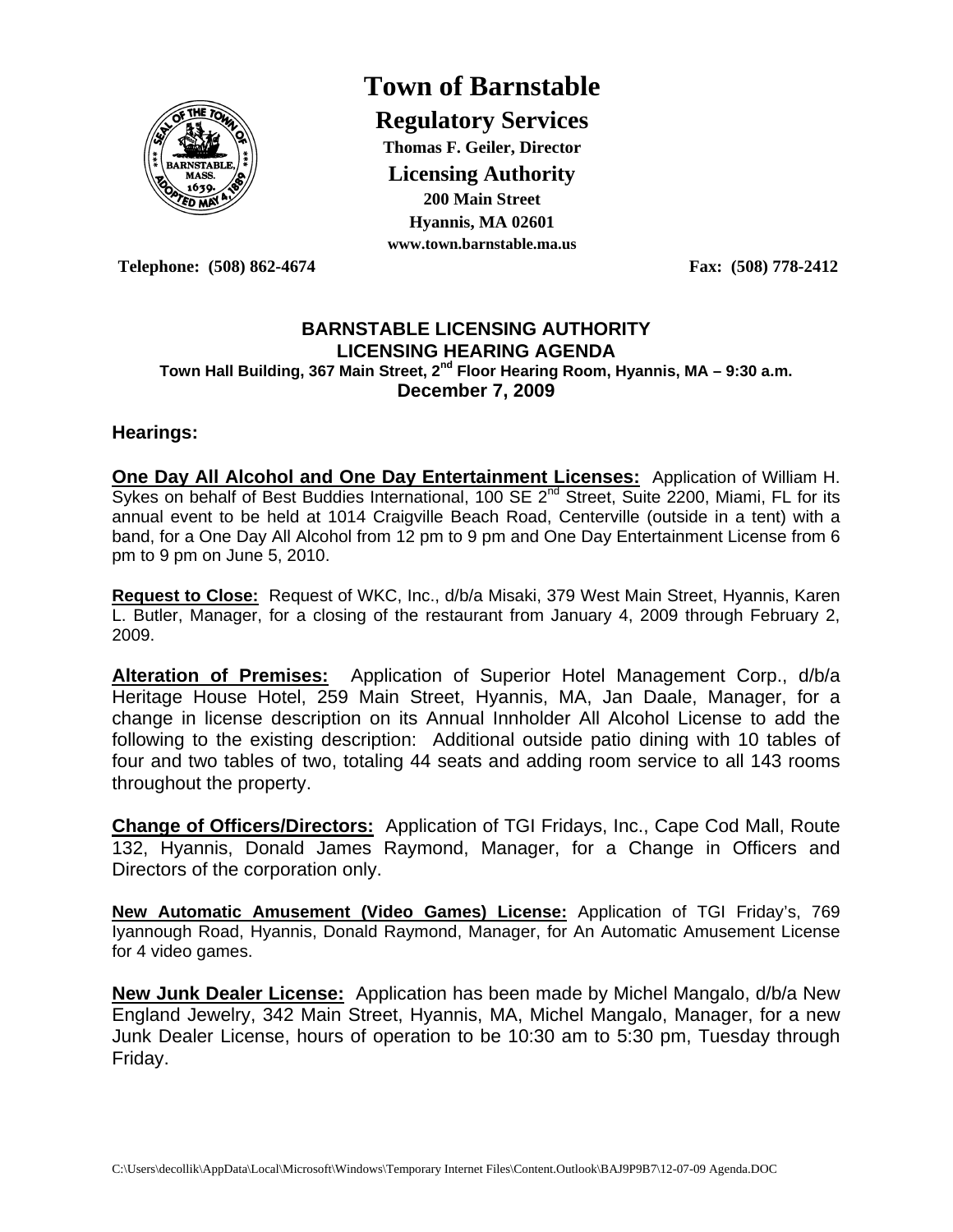**Request to Close:** Request of Cape Cod Inn, 447 Main Street, Hyannis, Johnny Vo, Manager, to close from January 3, 2010 to April 2, 2010 for repairs and renovations.

#### **Renewals:**

# **The following renewals have been submitted without any changes from the previous year for Licensing Authority approval.**

#### **Common Victualler All Alcohol:**

Alberto's Fazio's Jack's Lounge Wimpy's 99 Restaurant/Pub Dragonlite Restaurant UNO Chicago Grill Tiki Port The Olive Garden Kobi House Barbyann's Shanghai Chinese Restaurant Misaki British Beer Company TGI Friday's Regatta of Cotuit Five Eighty Six Bistro & Bar Barnstable Restaurant & Tavern Ardeo on Main **Outback** Philbrick's

#### **Common Victualler Beer & Wine:**

Craigville Pizza & Mexican Scottie's Famous Pizza Palio Pizzeria Pizza Wave Pinocchio Pizza Mike's Pizza Golden Fountain The Original Gourmet Brunch Caffe e Dolci Sabino's Restaurant & Family Pizzaria Pain D'Avignon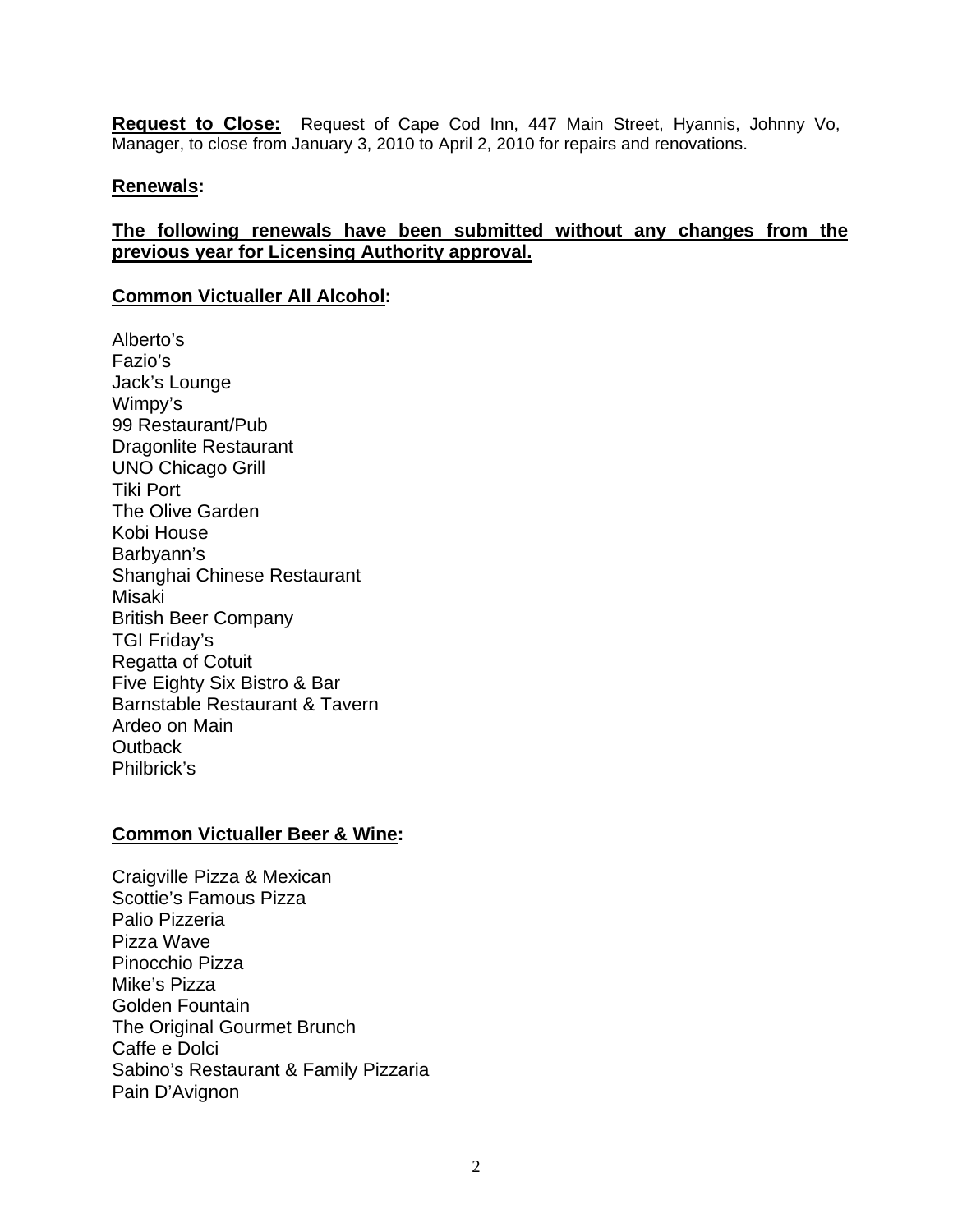New England Pizza House

# **Club All Alcohol:**

Oyster Harbors Club Hyannis yacht Club King's Grant Racquet Club Wianno Club – Parker Rd. Wianno Club – Seaview Ave. Cummaquid Golf Club Hyannisport Club Wequaquet Lake Yacht Club

# **General on Premise All Alcohol:**

Puff the Magic Dennis F. Thomas Post #2578 VFW Quarterdeck Lounge **Pufferbellies** Ryan Family Amusement – 441 Main Street (GOP W&M)

# **Innholder All Alcohol:**

Cape Codder Resort Cape Cod Inn Resort & Conference Center at Hyannis Heritage House Hotel Courtyard by Marriott Greenhouse Restaurant Radisson Bistro

# **Package Store All Alcohol:**

Osterville Package Store Parker's Discount Liquors Luke's Liquors Cotuit Liquors Fancy's Farm Market Hyannis Blanchard's Cape Cod Package Store Seven G's Liquor Shoppe Hyannis Package Store Craigville Package Store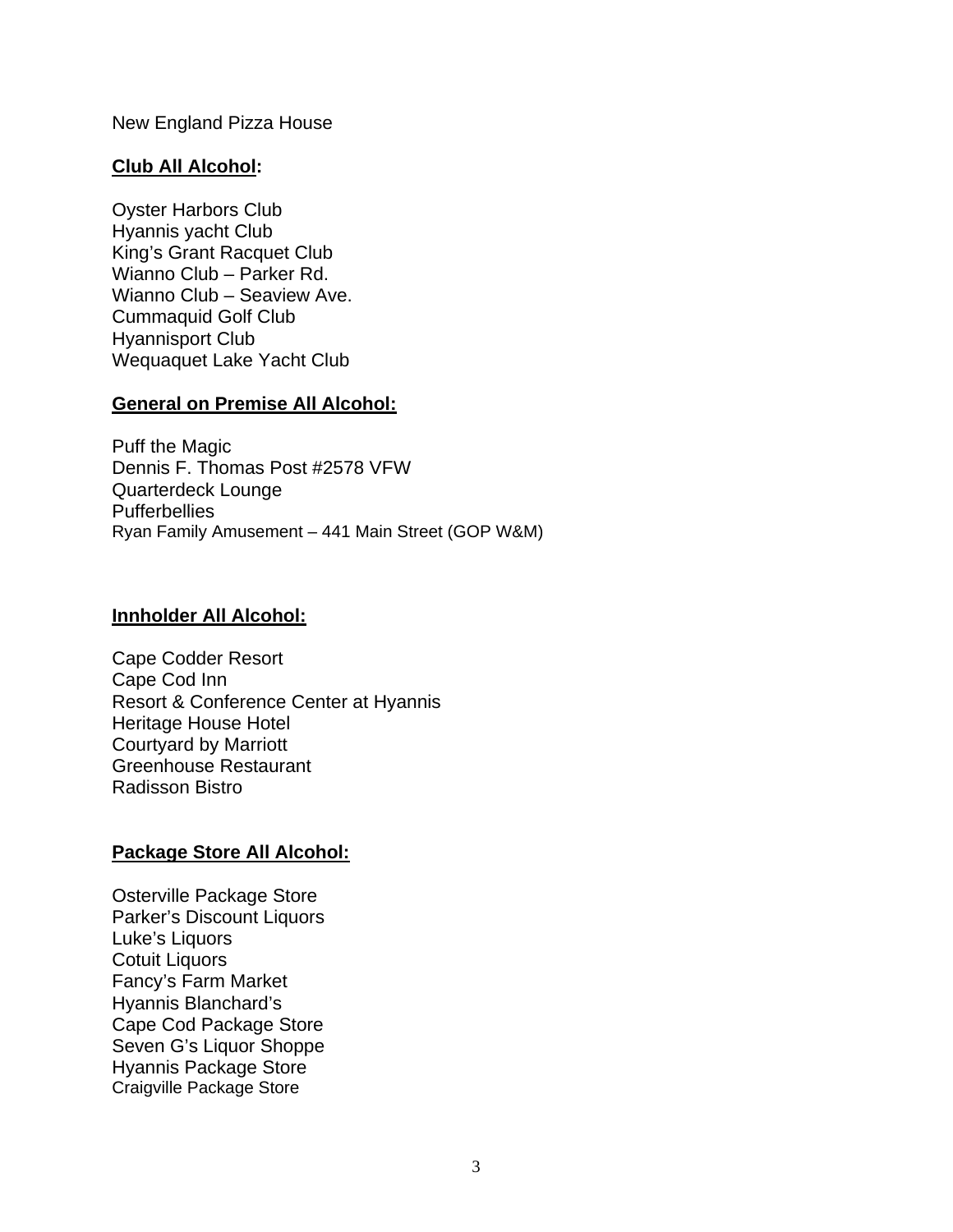#### **Package Store Wine & Malt:**

Mini Food Mart Willow Tree Market Hess Mart 21243 Old Village Store

#### **Daily Live Entertainment:**

Alberto's Oyster Harbors Club Puff the Magic UNO Chicago Grill Hyannis Yacht Club British Beer Company Wianno Club – Seaview Ave. Cape Codder Resort Dennis F. Thomas Post #2578 VFW Hyannisport Club Regatta of Cotuit Five Eighty Six Bistro & Bar Barnstable Restaurant & Tavern Cape Cod Inn **Pufferbellies** Resort & Conference Center at Hyannis Heritage House Hotel Courtyard by Marriott Radisson Bistro Wequaquet Lake Yacht Club Barnstable Comedy Club

#### **Daily Non-Live Entertainment:**

Alberto's Jack's Lounge Craigville Pizza & Mexican British Beer Company Cape Codder Resort Dennis F. Thomas Post #2578 VFW Hyannisport Club TGI Friday's Regatta of Cotuit Barnstable Restaurant & Tavern Quarterdeck Lounge **Pufferbellies** Resort & Conference Center at Hyannis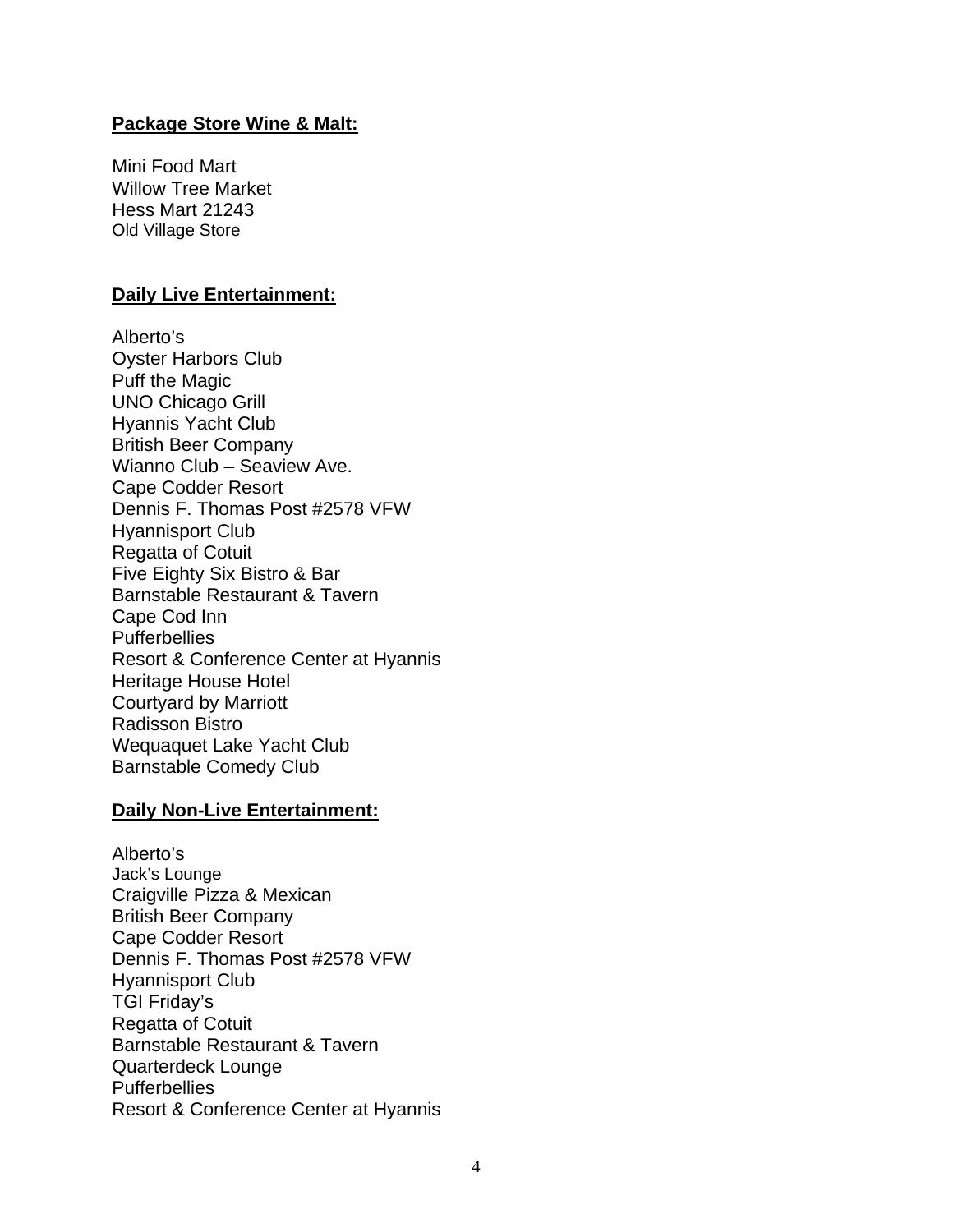Ryan Family Amusement – 441 Main Street (GOP W&M) Radisson Bistro New England Pizza House

#### **Automatic Amusement/Video Games:**

Jack's Lounge Craigville Pizza & Mexican Cape Codder Resort TGI Friday's (if approved today) **Pufferbellies** Resort & Conference Center at Hyannis Ryan Family Amusement – 441 Main Street (GOP W&M) New England Pizza House

# **Cinema/Theatre**

Barnstable Comedy Club

# **Pool Tables**

Quarterdeck Lounge

# **Sunday Entertainment:**

Alberto's Jack's Lounge Oyster Harbors Club Puff the Magic UNO Chicago Grill Hyannis Yacht Club British Beer Company Cape Codder Resort Dennis F. Thomas Post #2578 VFW Hyannisport Club TGI Friday's Regatta of Cotuit Five Eighty Six Bistro & Bar Cape Cod Inn **Pufferbellies** Quarterdeck Lounge Resort & Conference Center at Hyannis Heritage House Hotel Ryan Family Amusement – 441 Main Street (GOP W&M) Courtyard by Marriott Barnstable Comedy Club